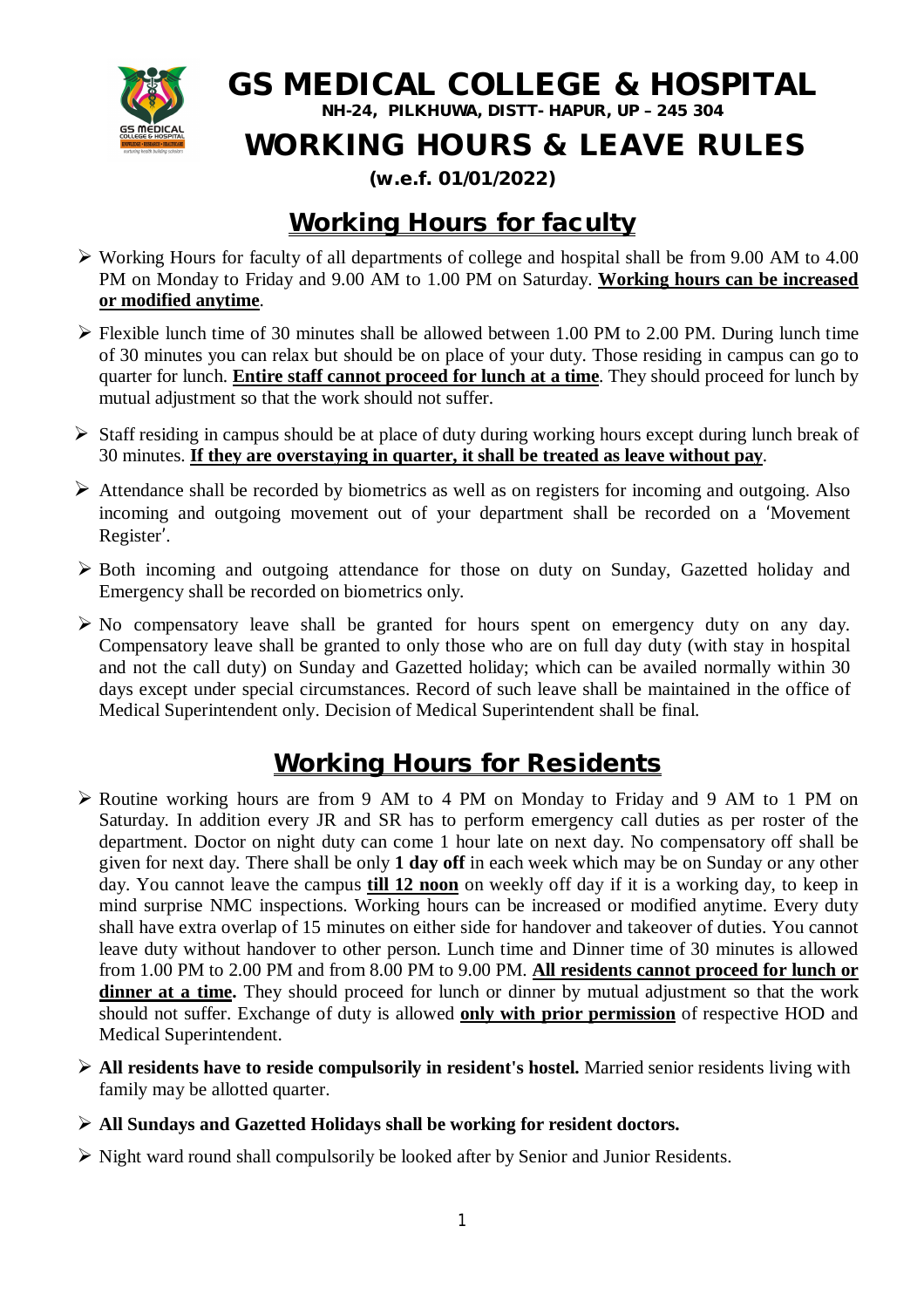# **HOSPITAL SERVICES OPD Hours**

| <b>Days</b>                 | <b>Morning OPD</b> | <b>Evening OPD</b> |
|-----------------------------|--------------------|--------------------|
| Monday to Friday            | 9.00 AM to 3.00 PM |                    |
| Saturday                    | 9.00 AM to 1.00 PM |                    |
| Sundays & Gazetted Holidays |                    |                    |

#### **Doctors' Round for Indoor Patients' Care**

| <b>Doctors Round</b> | By whom                        | <b>Timing</b>         |  |
|----------------------|--------------------------------|-----------------------|--|
| $1st$ Round          | <b>Entire Unit Staff</b>       | Between 9 AM to 11 AM |  |
|                      |                                | As per convenience    |  |
| $2nd$ Round          | Entire Unit Staff (Mon to Fri) | 2.30 PM to 4.00 PM    |  |
|                      | SR & JR (Sat)                  | As per convenience    |  |
| $3rd$ Round          | SR & R                         | Between 8 PM to 10 PM |  |
|                      |                                | As per convenience    |  |

 Services of doctors shall be terminated immediately if they escape any round. It is the responsibility of Unit In charge to see that their faculty & residents have put notes with signature on IPD sheets during each round.

### **Operation Theatre Hours**

| <b>Days</b>      | <b>Timing</b>      |
|------------------|--------------------|
| Monday to Friday | 9.00 AM to 3.00 PM |
| Saturday         | 9.00 AM to 1.00 PM |
| Emergency        | 24 Hours X 7days   |

#### **Emergency Services**

Round the clock on all days including Sundays and gazette holidays.

#### **Pharmacy**

Round the clock on all days including Sundays and gazette holidays.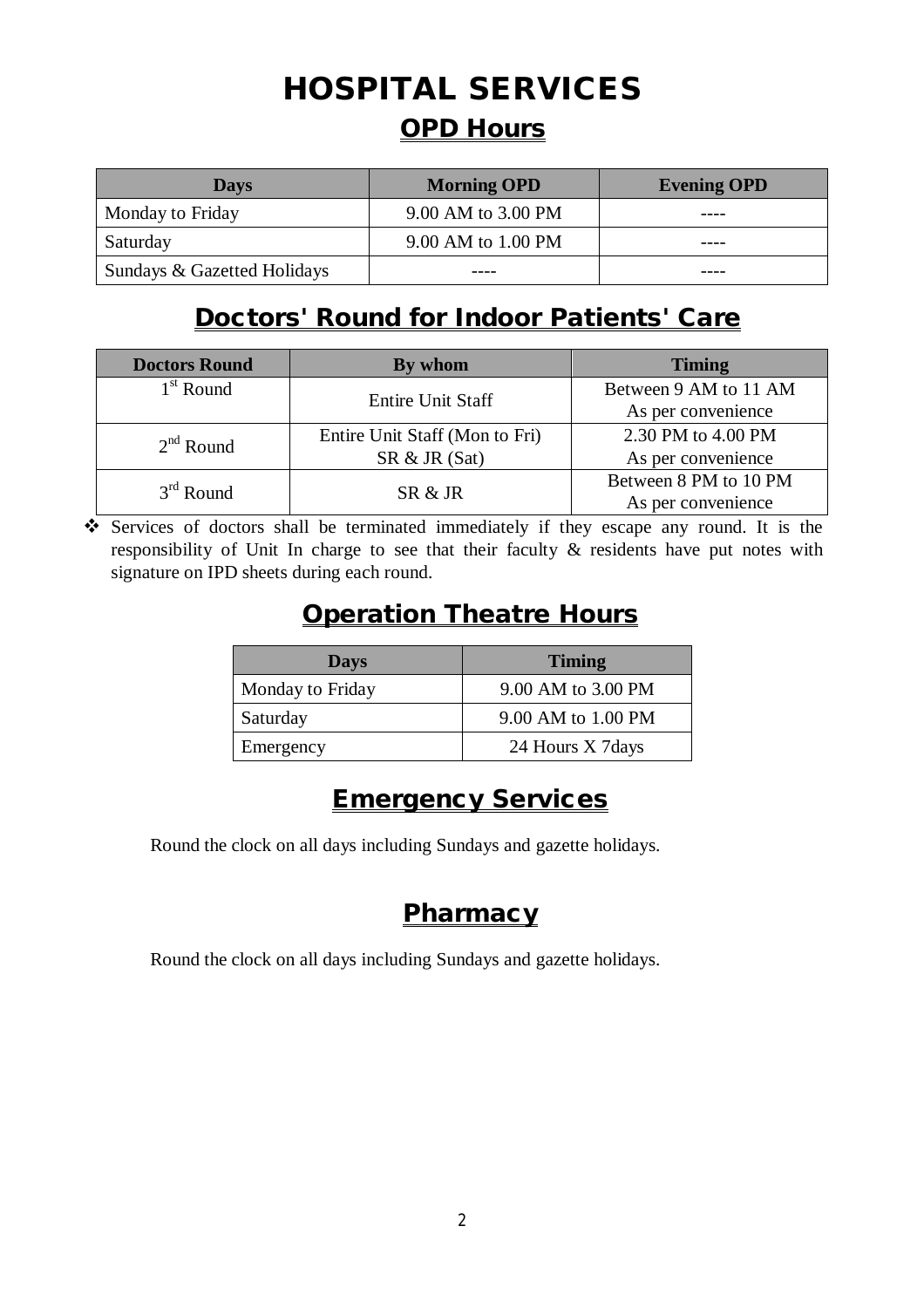#### **PAID ANNUAL LEAVE**

#### **(1st August to 31st July)**

| Leave                  | <b>Teaching</b><br><b>Faculty</b> | <b>PG JR</b>    | Interns   Non PG JR | <b>SR</b> | Non-teaching &<br><b>Nursing staff</b> |
|------------------------|-----------------------------------|-----------------|---------------------|-----------|----------------------------------------|
| <b>Casual Leave</b>    | 12                                | 12              | 12                  |           |                                        |
| <b>Sick Leave</b>      | 12                                | 12 <sub>1</sub> |                     | 12        |                                        |
| <b>Summer Vacation</b> | 12                                | --              | --                  |           | --                                     |
| <b>Earned Leave</b>    |                                   |                 | --                  |           |                                        |
| <b>Academic Leave</b>  | 12                                | 06              | --                  |           |                                        |
| <b>Total</b>           | 60                                | 30              | 12                  |           |                                        |

- **Prior sanction of leave from competent authority in mobile app. "247HRM" is mandatory.** In emergency if staff member has availed leave, then telephonic intimation to concerned HOD is mandatory after mobile app entry **(intimation by sms or on whatsapp is not accepted)**. Ignorance of mobile app shall not be considered and it shall be treated as leave without pay. For any problem in mobile app, please contact IT department.
	- Half day leave of any type is not permitted except casual leave/ Sick Leave from Monday to Friday. Casual/ Sick leave availed on Saturday shall be of full day only.
	- Inter fix Sundays / Holidays shall be counted for vacation / academic / earned / sick leave.
	- Availing any leave is not your right; it can be rejected without assigning any reason.
	- No leave is allowed after submission of notice for resignation.
- $\triangleright$  Leave rules can be modified any time.
- **In first year of service, leave shall be granted on prorated basis, 1 CL & 1 SL per month.**
- **Staff coming up to 30 minutes late in morning shall go up to 30 minutes late in evening.** Failing which, for every 03 days late coming / early leaving for 30 minutes, 1 day casual leave shall be deducted. Half casual leave shall be deducted for more than 30 minutes late or single biometric punching in a day. If casual leave is not in balance, then it will be leave without pay.
- Disciplinary action (Withholding Increment/Termination) shall proceed for frequent late coming / early leaving / mid-day leaving.
- **Casual & Sick Leave:** For all practical purposes casual and sick leave have been merged in single account. Medical certificate shall be required for availing more than 02 days sick leave. Sick leave cannot be carried forward to next year. Not more than 6 leaves can be availed at a time from this combined account. Apply **1 day before or same day.**
- **Summer Vacation:** Faculty who has completed 3 months of service shall be eligible for summer vacation which shall be given only after all NMC / University / Regulatory inspections are over. Maximum half of the staff in each department can proceed on vacation at a time. No other leave can be clubbed with vacation, except Leave Without Pay up to a maximum 14 days with prior sanction. **Half of the vacation may be given in winter.**
- **Earned Leave:** Faculty, Non-teaching and Nursing Staff who have completed 6 months of service shall be eligible for earned leave. Only earned leave if not availed, can be carried forward to next year, up to maximum accumulation of 30 days. **No leave encashment is allowed**. Apply **7 days in advance** for **minimum 1 day earned leave**.

 **Academic Leave:** Faculty who has completed 3 months of service shall be eligible for academic leave. Academic leave can be availed after submission of documentary proof - **7 days in advance**. This leave may be granted for attending MET or other training / relevant workshop / seminar / CME / Conference (International/National/State) of concerned subject if useful for department / institution. It can also be availed for examination / inspection duty.

 **Maternity Leave:** Maternity leave with half pay may be granted for 60 days after completion of 1 year of service for faculty, PG JR and Non-teaching & Nursing staff. Extra leave may be taken without pay.